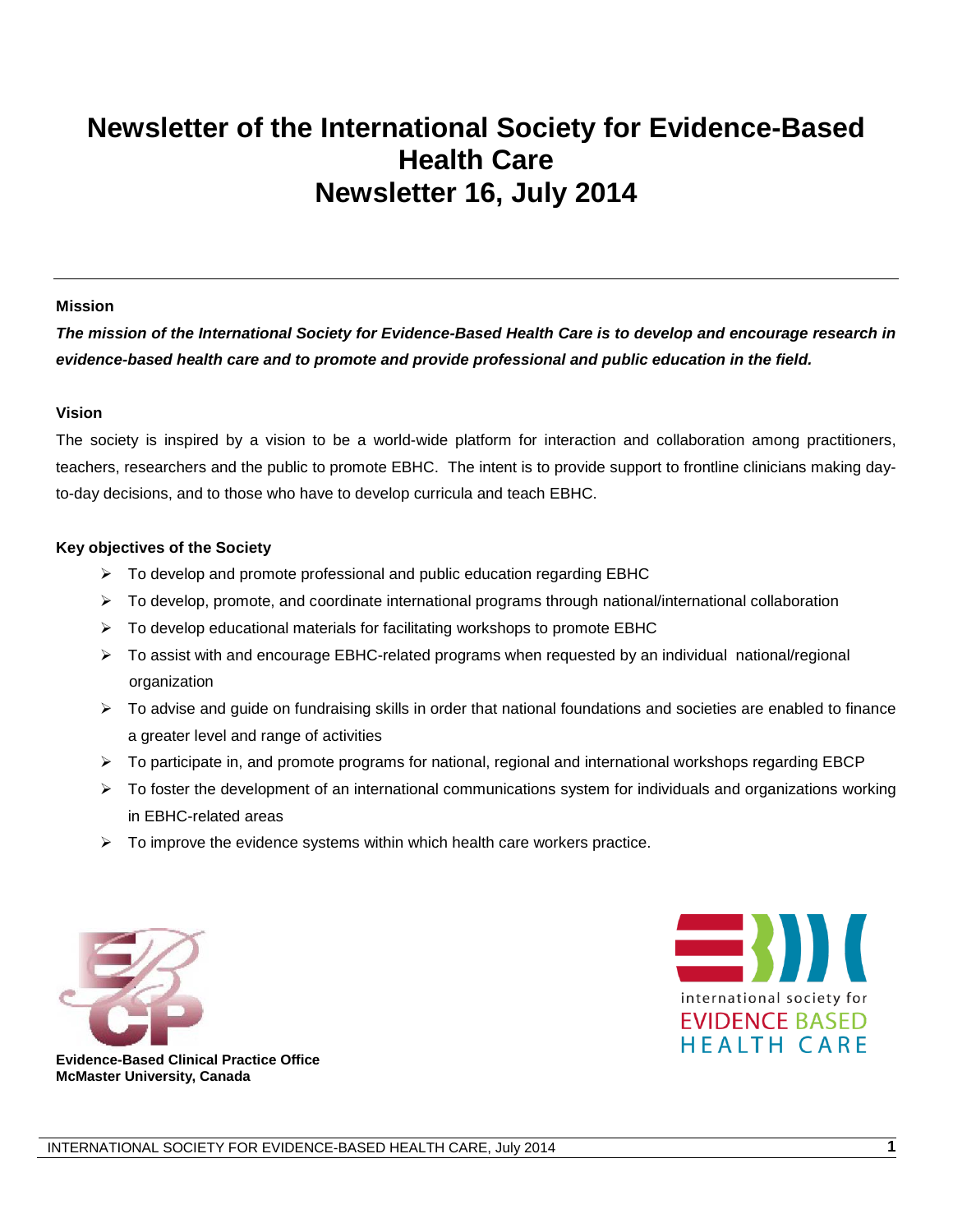## **TABLE OF CONTENTS**

#### **EDITORIALS**

### **TEACHING & PRACTICE TIPS**

| Development and validation of the ACE tool: assessing medical trainees' competency in evidence based |  |
|------------------------------------------------------------------------------------------------------|--|
|                                                                                                      |  |
|                                                                                                      |  |

### **RESEARCH & REVIEWS**

| Comparison of treatment effect sizes associated with surrogate and final patient relevant outcomes in |  |
|-------------------------------------------------------------------------------------------------------|--|
|                                                                                                       |  |

### **RESOURCES & REVIEWS**

| <b>WORKSHOPS AND CONFERENCES</b> | 12 <sup>°</sup> |
|----------------------------------|-----------------|
|                                  |                 |
|                                  |                 |
|                                  |                 |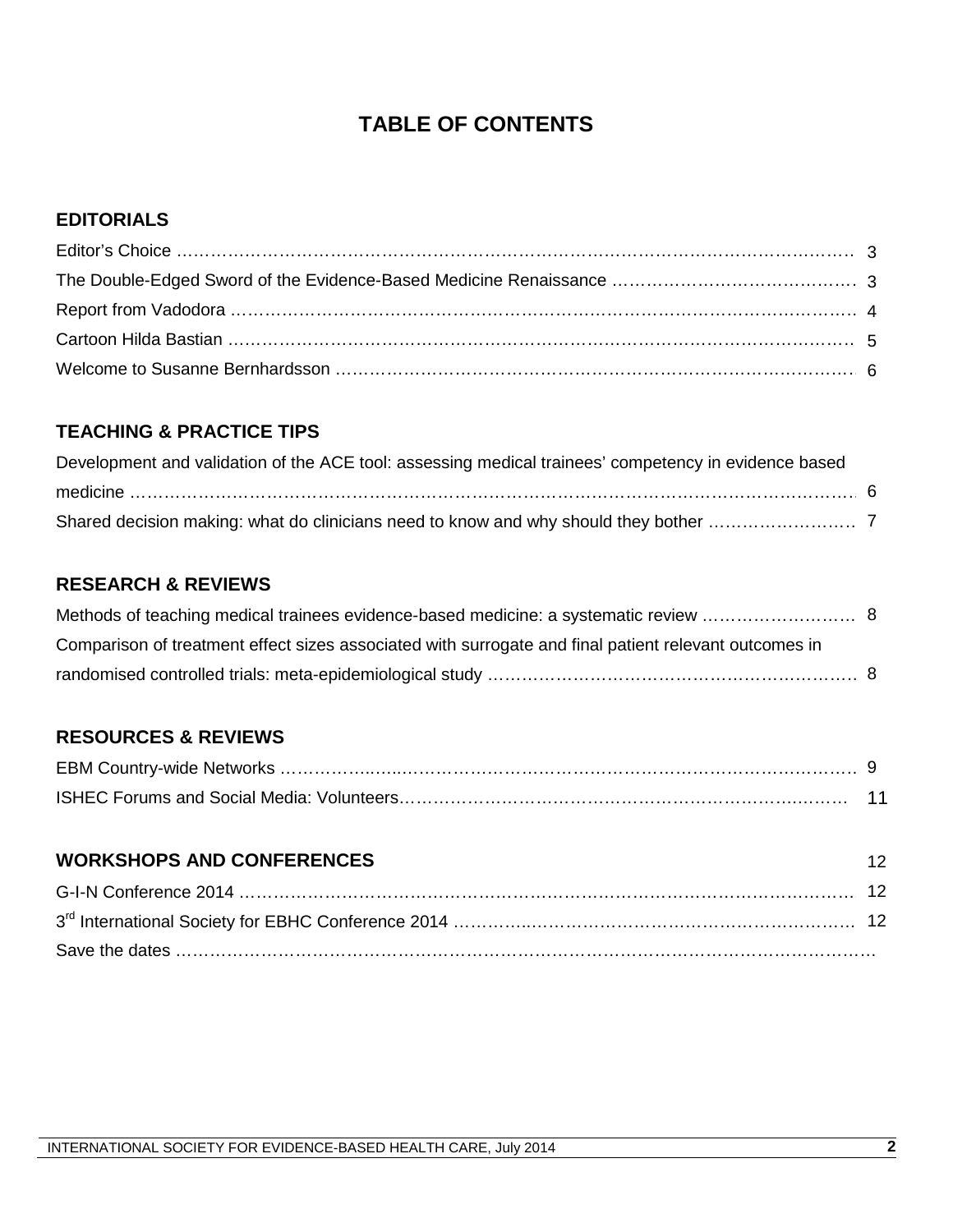# **Editorials**

### *Editor's Choice*

To paraphrase Mark Twain: rumours of the death of EBM have been greatly exaggerated. In this month's Newsletter Jeremy Howick gives a little background and comment on the recent BMJ piece on the "crises in EBM". There is more evolution than revolution needed. And one of the evolutions is a much greater involvement of patients in their decisions.

The Research section has the abstract article by Hoffmann et al on Shared Decision Making and EBM, which is free to download from the MJA website. Shared Decision Making is also a feature at the ISEHC conference in Taiwan in November, and the 2015 ISEHC conference in Sydney will be a joint one with the International Shared Decision Making group. Both will be great events.

There are two calls worth noting in this newsletter. First, we have listed (page 9) the four country-wide EBM networks that we are aware of: Taiwan, Germany, Austria, and Indonesia. If you know of others, please contact us.

Second, we are looking at setting up an ISEHC discussion forum and using social media better, but need your help (page 11).

Finally, our apologies for the slower and shorter than usual newsletter, but we have been distracted by the need for submitting several grants to keep the (and newsletter!) CREBP going.

Paul Glasziou Twitter: @PaulGlasziou

## **The Double-Edged Sword of the Evidence-Based Medicine Renaissance**

### **Jeremy Howick, CEBM, Oxford**

A [meeting](http://cebmlearning.org/2014/01/21/rethinking-evidence-based-medicine-from-rubbish-to-real/) involving critics and proponents of Evidence-Based Medicine (EBM) took place in September 2013 to discuss how to overcome current problems with EBM. Led by Trish Greenhalgh, the meeting attendees wrote an editorial that was published last week in the BMJ. The article, ["Evidence based medicine: a](http://www.bmj.com/content/348/bmj.g3725)  [movement in crisis?"](http://www.bmj.com/content/348/bmj.g3725) argues that the many benefits of EBM have too often been obscured by undesirable and often unintended consequences including:

- 1. [Misappropriation of EBM by vested interests.](http://www.ncbi.nlm.nih.gov/pubmed/24819404) These interests are often commercial but also include managers who use guidelines to control practitioners. Ironically while these [guidelines are touted as 'evidence-based' they](http://www.ncbi.nlm.nih.gov/pubmed/24922406)  [often lack a sound evidence-base.](http://www.ncbi.nlm.nih.gov/pubmed/24922406)
- 2. An unmanageable volume of evidence being produced
- 3. Statistically significant but clinically irrelevant [benefits being exaggerated in large trials and](http://onlinelibrary.wiley.com/enhanced/doi/10.1111/j.1365-2753.2011.01740.x/?isReportingDone=true)  [systematic reviews that report relative rather](http://onlinelibrary.wiley.com/enhanced/doi/10.1111/j.1365-2753.2011.01740.x/?isReportingDone=true)  [than absolute effects.](http://onlinelibrary.wiley.com/enhanced/doi/10.1111/j.1365-2753.2011.01740.x/?isReportingDone=true)
- 4. Evidence being produced that is unsuitable for clinical practice, where patients often present with a complex mix of psychological, physiological, and social problems as well as other comorbidities.

The BMJ editorial has been a real hit, with thousands of views and downloads, as well as over 30 rapid responses. There is clearly a thirst for a renewed and refreshed version of EBM that helps achieve EBM's stated aims.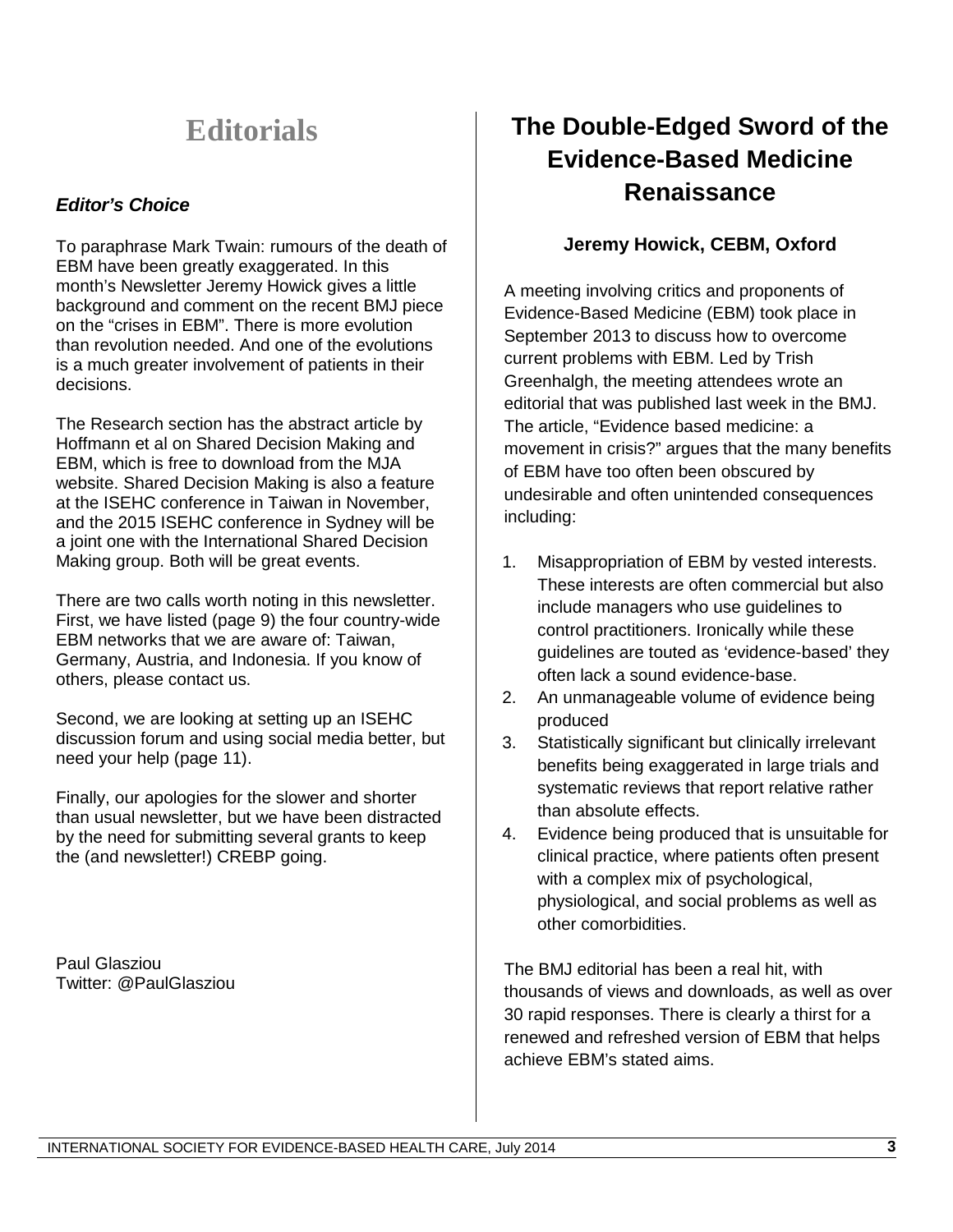The success of the editorial, however, is a doubleedged sword. Complementary and alternative practitioners like the editorial because they can use it to point out that conventional medicine is not based on (good) evidence. Commercial interests will use it to undermine evidence suggesting their [treatments don't work.](http://www.thelancet.com/journals/lanres/article/PIIS2213-2600%2814%2970041-4/abstract) And without Herculean efforts (that go far beyond writing a beautiful article) the tide of the growing number of publications will not be stemmed. Meanwhile, the central and simple message of EBM, namely that best research evidence needs to be combined with patient values and circumstances, along with practitioner expertise, threatens to get buried under a mass of nebulous and heterogeneous critique. This will take us further away, and not closer to out goal of using best evidence to improve patient care.

The success of the renaissance depends on setting up and acting on an agenda that reinstates the core values of EBM so that patients benefit. This is just one of the aims of the [2015 Evidence Live](http://www.cebm.net/evidence-live/)  [Conference.](http://www.cebm.net/evidence-live/) Our interests as clinicians, policy makers, researchers, and (potential) patients are at stake!

[http://www.cebm.net/double-edged-sword](http://www.cebm.net/double-edged-sword-evidence-based-medicine-renaissance/)[evidence-based-medicine-renaissance/](http://www.cebm.net/double-edged-sword-evidence-based-medicine-renaissance/)

References:

- 1. Every-Palmer S, Howick J. *How evidencebased medicine is failing due to biased trials and selective publication.* Journal of Evaluation in Clinical Practice. 2014 May 12. Epub 2014/05/14. Eng.
- 2. Greenhalgh T, Howick J, Maskrey N. *Evidence based medicine: a movement in crisis?* BMJ 2014;348:g3725
- 3. Howick J. *Stats.con.* Journal of Evaluation in Clinical Practice. 2011;17(5):1011-2.
- 4. Muthuri SG, Venkatesan S, Myles PR, Leonardi-Bee J, Al Khuwaitir TSA, Al Mamun A, et al. *Effectiveness of neuraminidase inhibitors in reducing mortality in patients*

*admitted to hospital with influenza A H1N1pdm09 virus infection: a meta-analysis of individual participant data.* The Lancet Respiratory Medicine. 2014;2(5):395-404.

5. Prusova K, Churcher L, Tyler A, Lokugamage AU. *Royal College of Obstetricians and Gynaecologists guidelines: How evidencebased are they?* Journal of Obstetrics & Gynaecology. 2014 Jun 12:1-6. [Epub ahead of print]

# **Report from Vadodara**

## **Regina Kunz**

Report from a meeting in Vadodara at the Sumandeep University

The 2nd International Conference on Evidence Based Education System was held from 19 – 22 June 2014 at Sumandeep Vidyapeeth, Vadodara. Sumandeep University / Medical School has changed their educational approach in the underand postgraduate training to an evidence-based format, and recently held this second conference with the theme: "Evidence Based Practice: Today and Tomorrow". For more information, please go to [http://www.ebescon.in](http://www.ebescon.in/)

The conference which was attended by about 600 people highlighted the Vadodara's innovative health sciences (medicine, dentistry, nursery, pharmacy etc.) efforts in evidence-based education and evidence-based clinical practice. Workshops included systematic reviews and practice guidelines and plenary talks included descriptions of the university's program and issues in evidence-based practice and interpretation of the literature. Bilateral discussions with the teaching staff and attendents to the conference and workshops gave deeper in the implementation of the innovative approach and the enthusiasm of students, teachers and senior administration that drive the program. At the closing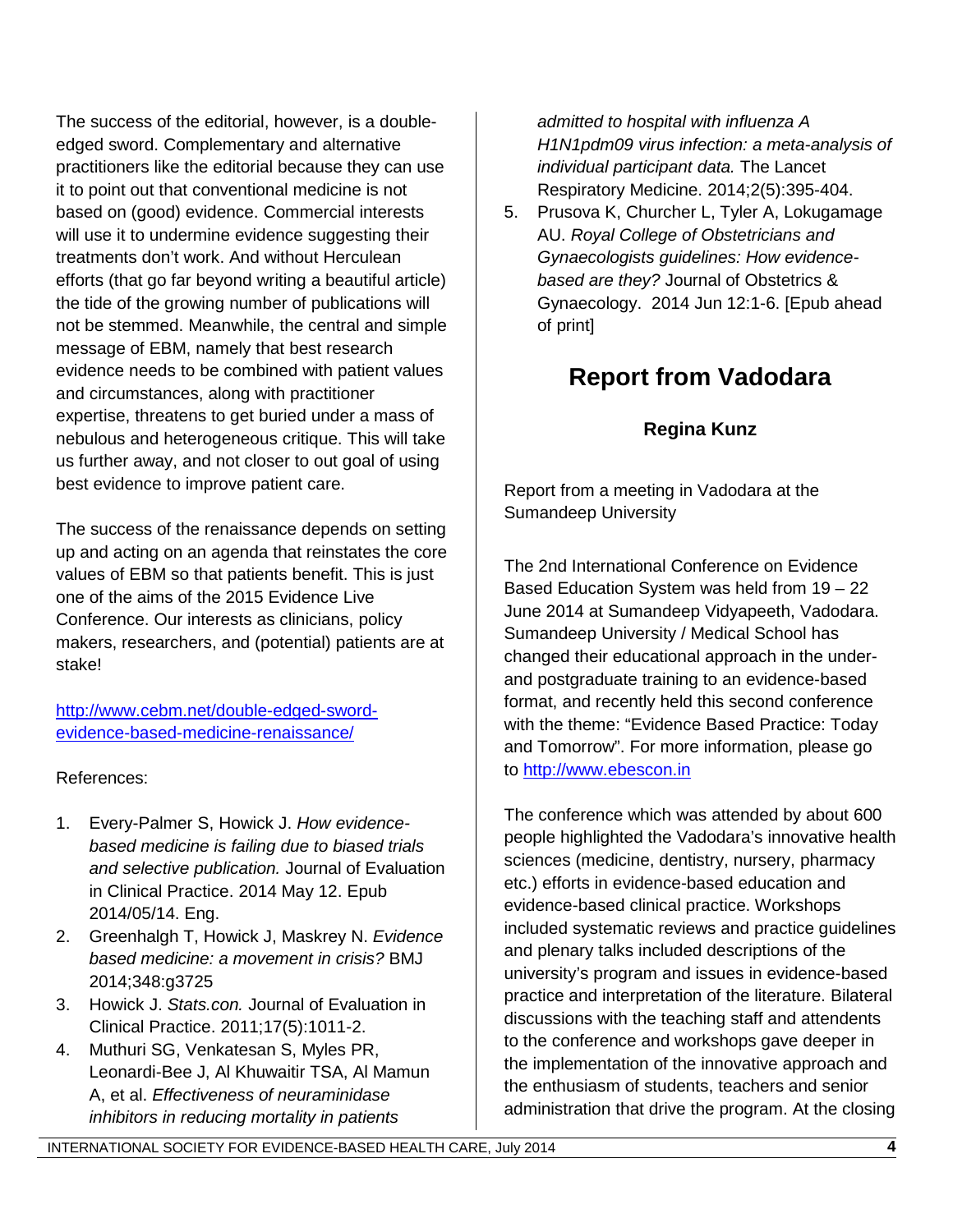plenary Gordon Guyatt suggested possible links between the institution and ISEHC.

I presented on how to make ebm successful, and built on the EU ebm e-learning program\* – where it started (the BMJ systematic review by Aari Coomarasamy and Khalid Khan); the concept for the e-learning program and what we did; integrating ebm into postgraduate teaching in the clinical setting; the large RCT (done by Regina Kulier and published in JAMA) using this program in the context of a WHO training program in low and middle income countries, demonstrating that it worked in that environment.

\* The EU program will be described and launched in the next ISEHC newsletter.





AN EARLY STATISTICAL PHILOSOPHER, SIGNIFICUS THE OBSCURE WAS KNOWN FOR MANGLED APHORISMS AND AN INTENSE HATRED OF POST HOC ANALYSES

*If only post hoc analyses always brought out the inner skeptic in us all! Or came with red flashing lights instead of just a little token "caution" sentence buried somewhere.*

*Post hoc analysis is when researchers go looking for patterns in data. (Post hoc is Latin for "after this.") Testing for [statistically significant](http://statistically-funny.blogspot.com/2013/03/nervously-approaching-significance.html) associations is not by itself a way to sort out the true from the false. (More about that [here.](http://blogs.scientificamerican.com/absolutely-maybe/2013/11/11/statistical-significance-and-its-part-in-science-downfalls/)) Still, many treat it as though it is - especially when they haven't been able to find a "significant" association, and turn to the bathwater to look for unexpected babies.*

*Even when researchers know the scientific rules and limitations, funny things happen along the way to a final research report. It's the problem of [researchers' degrees of freedom:](http://www.ncbi.nlm.nih.gov/pubmed/22006061) there's a lot of opportunity for picking and choosing, and changing horses mid-race. Researchers can succumb to the temptation of over-interpreting the value of what they're analyzing, with ["convincing](http://www.ncbi.nlm.nih.gov/pubmed/22006061)  [self-justification."](http://www.ncbi.nlm.nih.gov/pubmed/22006061) (See [the moving goalposts over](http://www.ncbi.nlm.nih.gov/pubmed/24417410#cm24417410_2269)  [time here,](http://www.ncbi.nlm.nih.gov/pubmed/24417410#cm24417410_2269) for example, as trialists are faced with results that didn't quite match their original expectations.)*

**….** continued at [http://statistically](http://statistically-funny.blogspot.com.au/2014_03_01_archive.html)[funny.blogspot.com.au/2014\\_03\\_01\\_archive.html](http://statistically-funny.blogspot.com.au/2014_03_01_archive.html)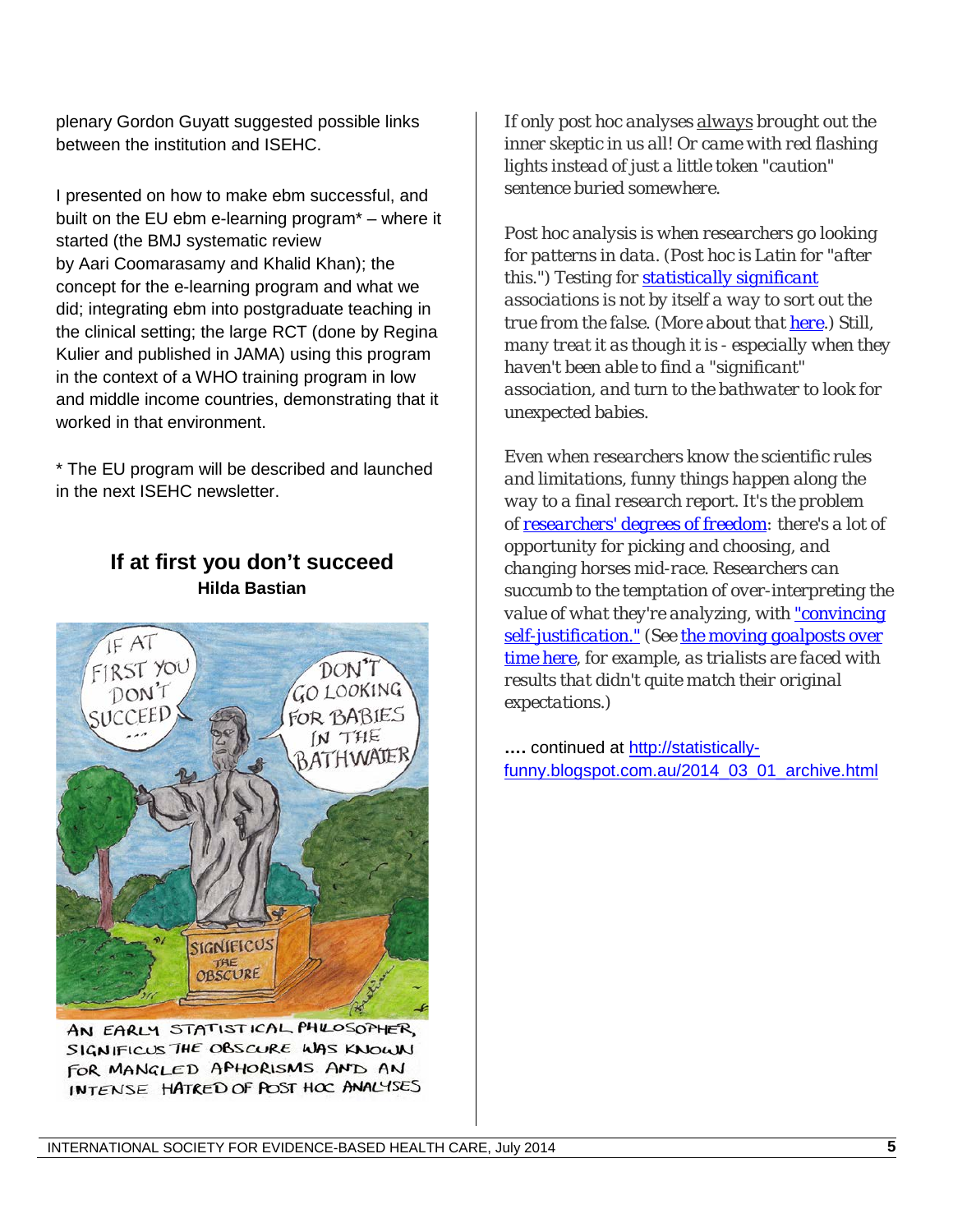# **Welcome to Susanne Bernhardsson**



We would like to welcome Susanne Bernhardsson to the team. Susanne is working on the International Society for Evidence-Based Health Care website. If there are suggestions you would like to make on the design or layout of the website please feel free to

contact Susanne with suggestions. Email [susanne.bernhardsson@vgregion.se.](mailto:susanne.bernhardsson@vgregion.se)

#### **Susanne Bernhardsson, Gothenburg, Sweden.**

Physiotherapist. MSc in Physiotherapy 2010. Project manager rehabilitation guideline development at Närhälsan Rehabilitation, Region Västra Götaland, since 2010, involving conducting rapid systematic reviews, study appraisals, evidence syntheses, and formulating evidencebased recommendations.

PhD student at Linköping University since 2012 with thesis on Implementation of clinical practice guidelines in physiotherapy. Research focuses on measuring evidence-based practice and use of guidelines, implementation of guidelines, and patients' treatment preferences.

# **Teaching & Practice Tips**

**Development and validation of the ACE tool: assessing medical trainees' competency in evidence based medicine**

**Ilic D, Nordin RB, Glasziou P, Tilson JK, Villanueva E**

BMC Med Educ. 2014 Jun 9;14:114 [www.ncbi.nlm.nih.gov/pubmed/24909434](http://www.ncbi.nlm.nih.gov/pubmed/24909434)

#### **Abstract**

BACKGROUND: While a variety of instruments have been developed to assess knowledge and skills in evidence based medicine (EBM), few assess all aspects of EBM - including knowledge, skills attitudes and behaviour - or have been psychometrically evaluated. The aim of this study was to develop and validate an instrument that evaluates medical trainees' competency in EBM across knowledge, skills and attitude.

METHODS: The 'Assessing Competency in EBM' (ACE) tool was developed by the authors, with content and face validity assessed by expert opinion. A cross-sectional sample of 342 medical trainees representing 'novice', 'intermediate' and 'advanced' EBM trainees were recruited to complete the ACE tool. Construct validity, item difficulty, internal reliability and item discrimination were analysed.

RESULTS: We recruited 98 EBM-novice, 108 EBMintermediate and 136 EBM-advanced participants. A statistically significant difference in the total ACE score was observed and corresponded to the level of training: on a 0-15-point test, the mean ACE scores were 8.6 for EBM-novice; 9.5 for EBMintermediate; and 10.4 for EBM-advanced (p < 0.0001). Individual item discrimination was excellent (Item Discrimination Index ranging from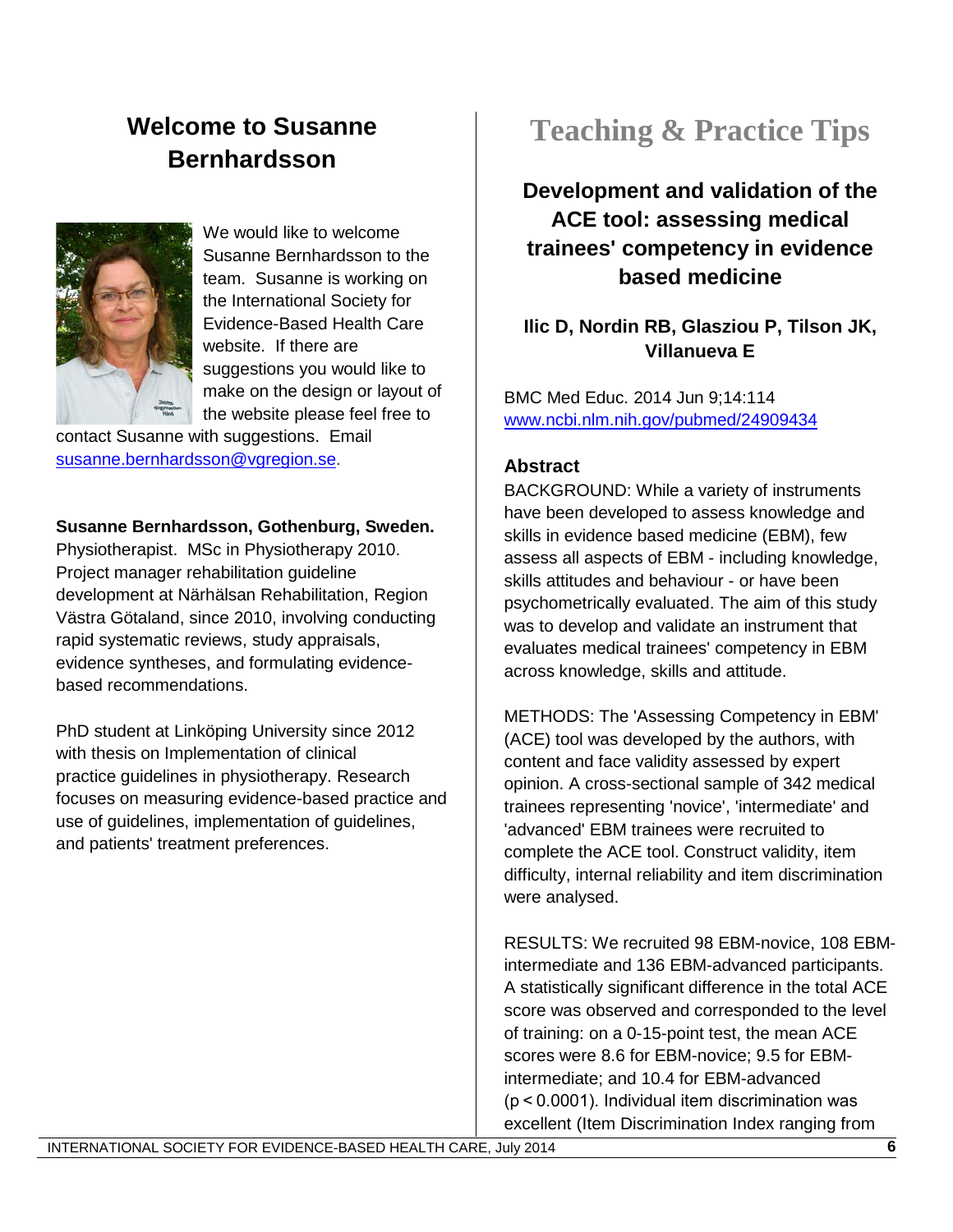0.37 to 0.84), with internal reliability consistent across all but three items (Item Total Correlations were all positive ranging from 0.14 to 0.20).

CONCLUSION: The 15-item ACE tool is a reliable and valid instrument to assess medical trainees' competency in EBM. The ACE tool provides a novel assessment that measures user performance across the four main steps of EBM. To provide a complete suite of instruments to assess EBM competency across various patient scenarios, future refinement of the ACE instrument should include further scenarios across harm, diagnosis and prognosis.

#### <http://www.ncbi.nlm.nih.gov/pubmed/24909434>

The full ACE tool and an example is downloadable at:

[http://www.biomedcentral.com/content/supplement](http://www.biomedcentral.com/content/supplementary/1472-6920-14-114-s1.pdf) [ary/1472-6920-14-114-s1.pdf](http://www.biomedcentral.com/content/supplementary/1472-6920-14-114-s1.pdf)

## **Shared decision making: what do clinicians need to know and why should they bother?**

**Hoffmann TC, Légaré F, Simmons MB, McNamara K, McCaffery K, Trevena LJ, Hudson B, Glasziou PP, Del Mar CB**

Med J Aust. 2014 Jul 7;201(1):35-9.

### **Abstract**

Shared decision making enables a clinician and patient to participate jointly in making a health decision, having discussed the options and their benefits and harms, and having considered the patient's values, preferences and circumstances. It is not a single step to be added into a consultation, but a process that can be used to guide decisions about screening, investigations and treatments. The benefits of shared decision making include

enabling evidence and patients' preferences to be incorporated into a consultation; improving patient knowledge, risk perception accuracy and patientclinician communication; and reducing decisional conflict, feeling uninformed and inappropriate use of tests and treatments. Various approaches can be used to guide clinicians through the process. We elaborate on five simple questions that can be used: What will happen if the patient waits and watches? What are the test or treatment options? What are the benefits and harms of each option? How do the benefits and harms weigh up for the patient? Does the patient have enough information to make a choice? Although shared decision making can occur without tools, various types of decision support tools now exist to facilitate it. Misconceptions about shared decision making are hampering its implementation. We address the barriers, as perceived by clinicians. Despite numerous international initiatives to advance shared decision making, very little has occurred in Australia. Consequently, we are lagging behind many other countries and should act urgently. The full text is free to download at [https://www.mja.com.au/journal/2014/201/1/shared](https://www.mja.com.au/journal/2014/201/1/shared-decision-making-what-do-clinicians-need-know-and-why-should-they-bother)[decision-making-what-do-clinicians-need-know](https://www.mja.com.au/journal/2014/201/1/shared-decision-making-what-do-clinicians-need-know-and-why-should-they-bother)[and-why-should-they-bother](https://www.mja.com.au/journal/2014/201/1/shared-decision-making-what-do-clinicians-need-know-and-why-should-they-bother)

A comprehensive set of shared decision making tools is available at the Ottawa Hospital Research Institute:

<http://decisionaid.ohri.ca/AZinvent.php>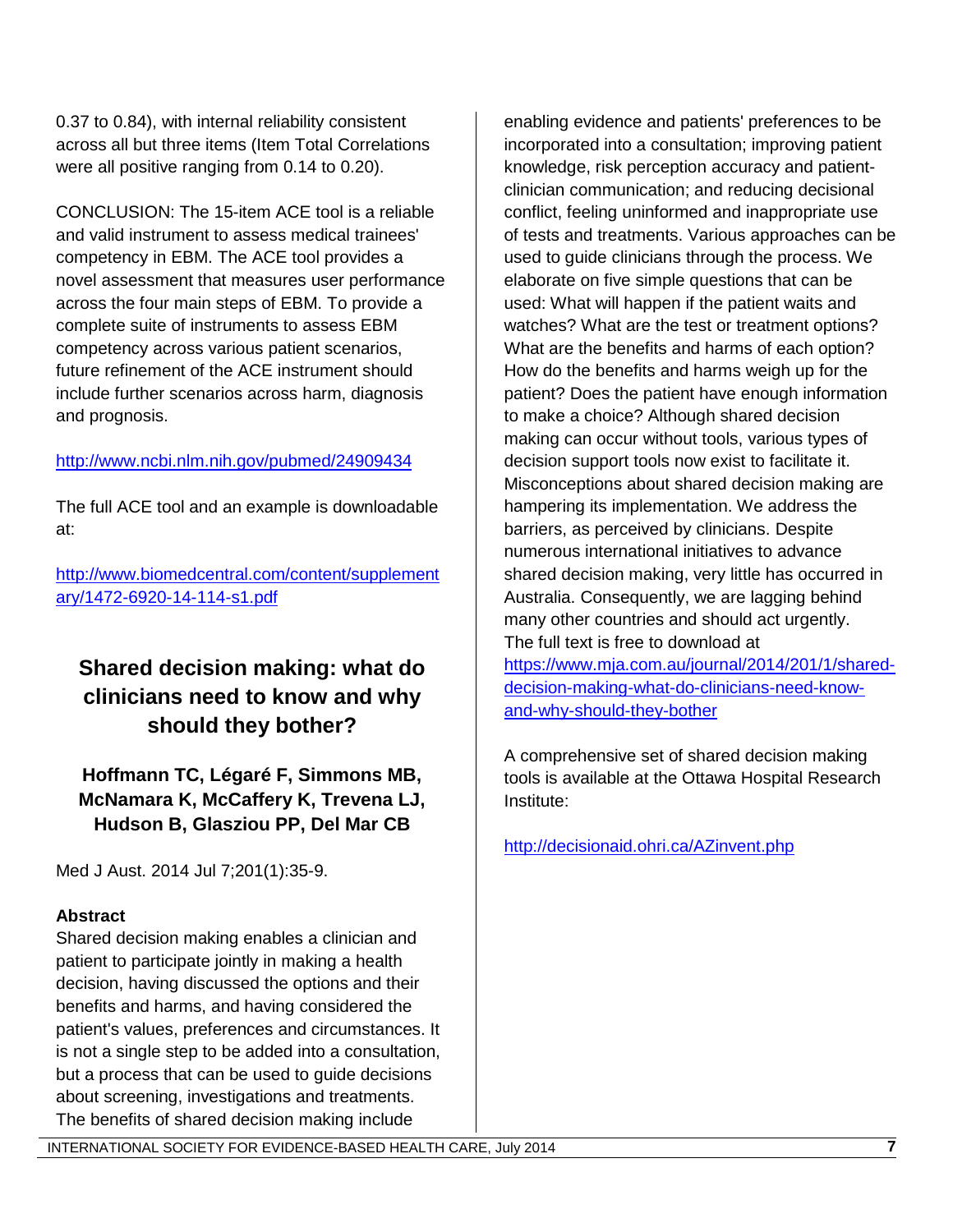# **Research & Reviews**

## **Methods of teaching medical trainees evidence-based medicine: a systematic review**

### **Ilic D, Maloney S**

### **Abstract**

CONTEXT: The principles of evidence-based medicine (EBM) provide clinicians with the ability to identify, source, appraise and integrate research evidence into medical decision making. Despite the mantra of EBM encouraging the use of evidence to inform practice, there appears little evidence available on how best to teach EBM to medical trainees. A systematic review was performed to identify what type of educational method is most effective at increasing medical trainees' competency in EBM.

METHODS: A systematic review of randomised controlled trials (RCTs) was performed. Electronic searches were performed across three databases. Two reviewers independently searched, extracted and reviewed the articles. The quality of each study was assessed using the Cochrane Collaboration's risk of bias assessment tool.

RESULTS: In total, 177 citations were returned, from which 14 studies were RCTs and examined for full text. Nine of the studies met the inclusion criteria and were included in this review. Learner competency in EBM increased post-intervention across all studies. However, no difference in learner outcomes was identified across a variety of educational modes, including lecture versus online, direct versus self-directed, multidisciplinary versus discipline-specific groups, lecture versus active small group facilitated learning.

CONCLUSIONS: The body of evidence available to guide educators on how to teach EBM to medical trainees is small, albeit of a good quality. The major limitation in assessing risk of bias was the inability to blind participants to an educational intervention and lack of clarity regarding certain aspects within studies. Further evidence, and transparency in design, is required to guide the development and implementation of educational strategies in EBM, including modes of teaching and the timing of delivering EBM content within the broader medical curriculum. Further research is required to determine the effects of timing, content and length of EBM courses and teaching methods.

Med Educ. 2014 Feb;48(2):124-35. doi: 10.1111/medu.12288

**Comparison of treatment effect sizes associated with surrogate and final patient relevant outcomes in randomised controlled trials: metaepidemiological study**

**Ciani O, Buyse M, Garside R, Pavey T, Stein K, Sterne JA, Taylor RS**

### **Abstract**

OBJECTIVE: To quantify and compare the treatment effect and risk of bias of trials reporting biomarkers or intermediate outcomes (surrogate outcomes) versus trials using final patient relevant primary outcomes.

DESIGN: Meta-epidemiological study.

DATA SOURCES: All randomised clinical trials published in 2005 and 2006 in six high impact medical journals: Annals of Internal Medicine, BMJ, Journal of the American Medical Association,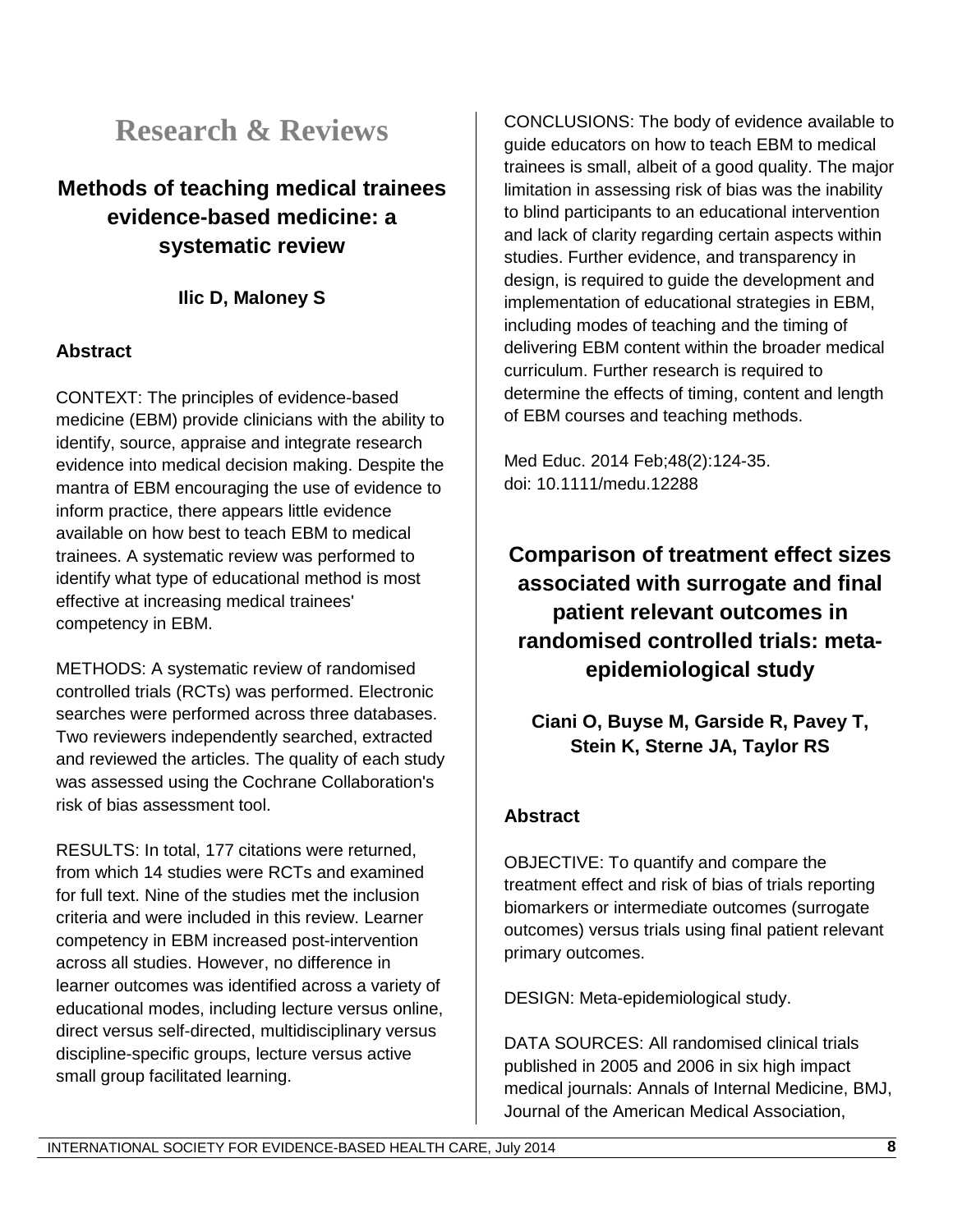Lancet, New England Journal of Medicine, and PLoS Medicine.

STUDY SELECTION: Two independent reviewers selected trials.

DATA EXTRACTION: Trial characteristics, risk of bias, and outcomes were recorded according to a predefined form. Two reviewers independently checked data extraction. The ratio of odds ratios was used to quantify the degree of difference in treatment effects between the trials using surrogate outcomes and those using patient relevant outcomes, also adjusted for trial characteristics. A ratio of odds ratios >1.0 implies that trials with surrogate outcomes report larger intervention effects than trials with patient relevant outcomes.

RESULTS: 84 trials using surrogate outcomes and 101 using patient relevant outcomes were considered for analyses. Study characteristics of trials using surrogate outcomes and those using patient relevant outcomes were well balanced, except for median sample size (371 v 741) and single centre status (23% v 9%). Their risk of bias did not differ. Primary analysis showed trials reporting surrogate endpoints to have larger treatment effects (odds ratio 0.51, 95% confidence interval 0.42 to 0.60) than trials reporting patient relevant outcomes (0.76, 0.70 to 0.82), with an unadjusted ratio of odds ratios of 1.47 (1.07 to 2.01) and adjusted ratio of odds ratios of 1.46 (1.05 to 2.04). This result was consistent across sensitivity and secondary analyses.

CONCLUSIONS: Trials reporting surrogate primary outcomes are more likely to report larger treatment effects than trials reporting final patient relevant primary outcomes. This finding was not explained by differences in the risk of bias or characteristics of the two groups of trials.

BMJ. 2013 Jan 29;346:f457. doi: 10.1136/bmj.f457 PMID: 23360719

# **Resources & Reviews**

## **EBM Country-wide Networks**

There are currently several country-wide EBM networks which aim to foster and develop EBM teaching and practice. ISEHC is interested to know of these, so that other countries might learn of the value and methods of such networks.

#### **Taiwan Evidence-Based Medicine Association:**  [www.tebma.org.tw/](http://www.tebma.org.tw/)

The Taiwan Evidence-Based Medicine Association (TEBMA) was founded by multidisciplinary health professionals since 15th August 2007. The mission of TEBMA is to develop, teach and promote evidence-based health care through conferences, workshops, EBM contests, and curriculum designing. As the first EBM association with more than 400 individual and organizational members, TEBMA plays an important role to promote evidence-based knowledge synthesis and application (knowledge translation), as well as enhance experience sharing and cooperation among hospitals, schools, libraries and government organizations in Taiwan. We hope that all these efforts can help health care professionals improve the highest quality of care.

#### **German Network for Evidence-based Medicine:**  [www.ebm-netzwerk.de/english](http://www.ebm-netzwerk.de/english)

The German Network for Evidence-based Medicine (DNEbM) was founded to spread and develop the concepts and methods of EbM in practice, teaching and research. The Network is the Germanlanguage competence and reference center for all aspects of evidence-based medicine.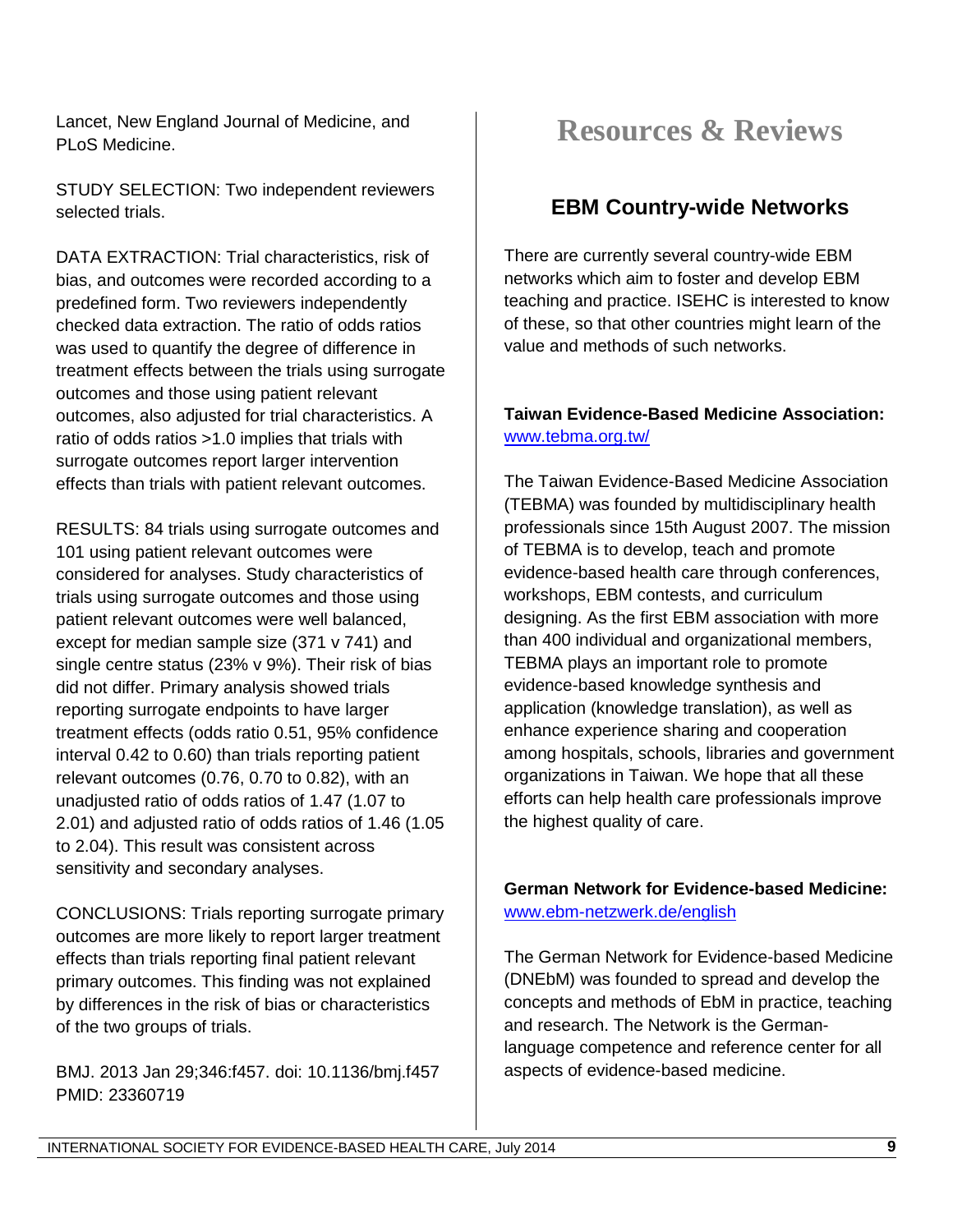Evidence-based medicine (EBM) promotes the conscious, explicit and deliberative use of the best empirical evidence available when making decisions about the care of individual patients, groups of patients and whole populations. The clinical practice of EBM involves the integration of clinical expertise, patient preferences and external evidence from systematic patient-oriented research. Evidence-based health care involves the additional consideration of epidemiological, economic and social aspects.

The DNEbM was founded on 6 October 2000 in Berlin and now records approximately 850 individual and institutional members. The network sees itself as an interdisciplinary platform for the fundamental principles of EBM, namely to improve the connection between medical research and medical care. The DNEbM is both generally and professionally neutral. It is a member of the Association of the Scientific Medical Societies in Germany (AWMF) e.V.

#### **Austrian EbM-Network:**

[http://www.ebm-netzwerk.de/wer-wir-sind/ebm](http://www.ebm-netzwerk.de/wer-wir-sind/ebm-netzwerk.at)[netzwerk.at](http://www.ebm-netzwerk.de/wer-wir-sind/ebm-netzwerk.at) 

The Austrian EbM network was created as a department of the German Network for Evidencebased Medicine (DNEbM) on May 21, 2010 and thus became an Austrian unit of the already existing German Network for Evidence-based Medicine.

The ebm-netzwerk.at network was basically established via the merger of Austrian EbM experts and organizations. The aim of the network is to provide information and a platform for the exchange of information and expertise among Austrian parties that are interested in EbM, as well as to promote the adoption of EbM principles in clinical practice. To achieve this, the Austrian EbM network can fall back on the know-how of the DNEbM and count on the structural support of the umbrella organization.

At the same time the DNEbM can profit from the active involvement of Austrian experts in its own activities.

#### **Indonesia Clinical Epidemiology & Evidence Based Medicine (ICE-EBM)**  <http://ice-ebm.org/>

The ICE-EBM Network was established on 28 November 2010 in Denpasar, Bali. The one day joint meeting between 19 institutions and research centers in Indonesia was held during AsiaLink conference on Clinical Epidemiology and Evidence-Based Medicine in Global Perspective and brought together all aspects of business, government and academicians to provide opportunity to build a network of excellence. The next meeting was held on 5-6 February 2011 in Yogyakarta and had chosen board of advisors, board of directors, and network coordination center as the council for ICE-EBM Network. More importantly, seven clusters had also been formed to facilitate the collaborative activities in the future The ICE-EBM Network comprises of clinical epidemiologists, researchers and policy makers from universities, government and industries in Indonesia who are concerned with research on clinical epidemiology and evidence based medicine.

Over the years, the Faculty of Medicine together with their teaching hospitals, while separately serving faculty, students, learners, researchers, patients, and communities, have been committed to aligning their efforts in order to achieve the mission of advancing the health and well-being of Indonesian communities. To support this mission, clinical epidemiology and evidence based medicine become an important science to be strengthened.

The initiation to form The Indonesia Clinical Epidemiology & Evidence Based Medicine (ICE-EBM) Network was emerged from the awareness of the importance of continuous researches in this field which has become an important instrument to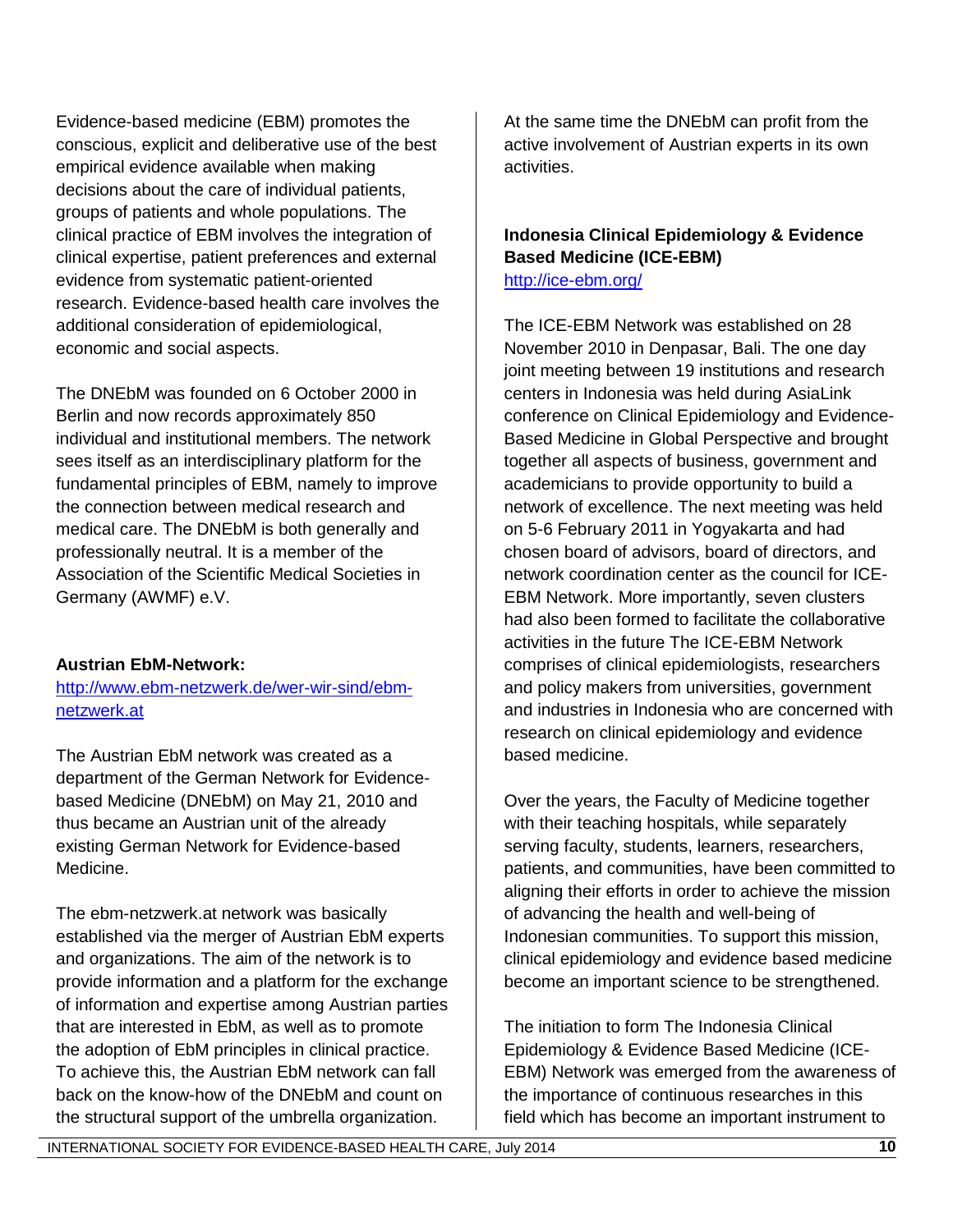provide the best quality of health services. The ICE-EBM Network provides opportunities for academic, business and government collaboration (ABG partnership) by creating a platform to perform a mutual cooperation and coordination between members in the field of clinical epidemiology and evidence-based medicine. One example is the multi-sites clinical and translational research among collaborating institutions throughout the nation.

## **ISHEC Forums and Social Media – Volunteers please!**

Are you a social media whiz and interested in EBHC?

We are looking for volunteers to join a small group to work out how best to use social media to help ISEHC and ISEHC members.

We have an underused Facebook page, and the #EBHC hashtag feeds to the ISEHC homepage. We would like to improve those, but also consider other means such as forums for discussions of EBHC topics, slideshare uploads for teaching materials, etc.

If you are interested please contact Victor Montori [Montori.Victor@mayo.edu](mailto:Montori.Victor@mayo.edu) or Paul Glasziou [paul\\_glasziou@bond.edu.au](mailto:paul_glasziou@bond.edu.au)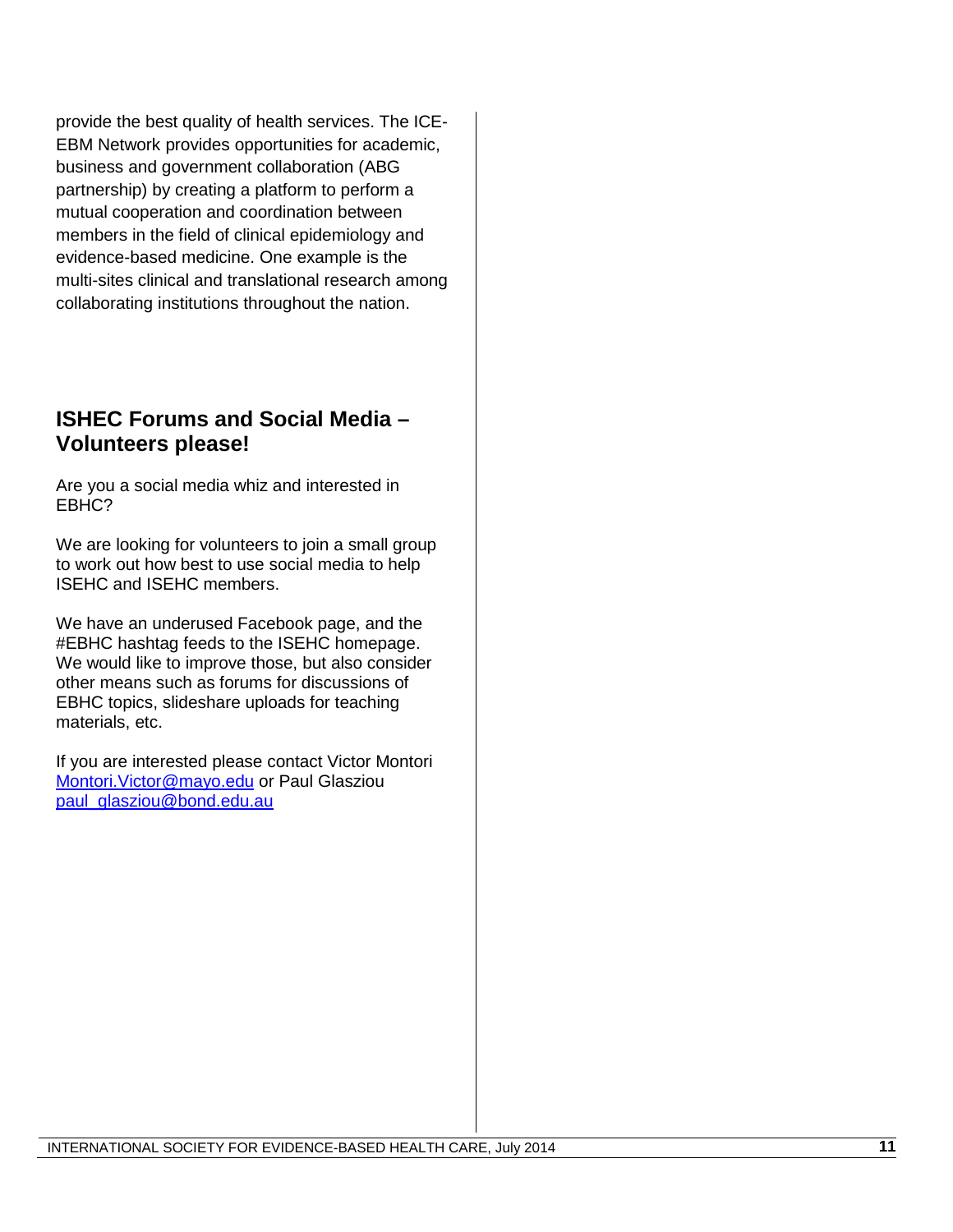# **Workshops & Conferences**



[www.gin2014.com.au](http://www.gin2014.com.au/)

#### **GIN 2014 Conference, Melbourne, Australia, 20-23 August 2014**

Therapeutic Guidelines Ltd is delighted to extend a warm invitation on behalf of the Board of Trustees of the Guidelines International Network (G-I-N) and the Scientific Committee to attend the GIN 2014 Conference that will be held in Melbourne, Australia on 20-23 August 2014.

#### **Online Registration Closes: 15 August 2014**



\_\_\_\_\_\_\_\_\_\_\_\_\_\_\_\_\_\_\_\_\_\_\_\_\_\_\_\_\_\_\_

Hosted by the Taiwan Evidence-Based Medicine Association (TEBMA) in cooperation with Center for Evidence-Based Medicine, Taipei Medical University

ISEHC is on a success path and is growing rapidly. After two successful conferences the society is becoming an increasingly established player in the EBHC field. It is soon time to turn our focus on the 3rd ISEHC conference in Taipei November 6-9, 2014. For further details see the conference website: [www.isehc2014.tw/](http://www.isehc2014.tw/)

## **SAVE THE DATES!**

\_\_\_\_\_\_\_\_\_\_\_\_\_\_\_\_\_\_\_\_\_\_\_\_\_\_\_\_\_\_\_

\_\_\_\_\_\_\_\_\_\_\_\_\_\_\_\_\_\_\_\_\_\_\_\_\_\_\_\_\_\_\_



On behalf of the International Society for Evidence Based Health Care [\(ISEHC\)](http://www.isehc.net/) and the International Shared Decision-Making (ISDM) group we warmly invite you to attend the joint ISDM/ISEHC Conference in Sydney, 2015.

This will be a landmark event in the evolution of both evidence-based health care and shared decision making, which have much to contribute to each other and to better care for patients. This is an important opportunity for you to enjoy the fellowship of like-minded colleagues as well as enjoying the many pleasures of Sydney.

<http://www.isdm-isehc2015.org/>

**7th EBHC International Conference, Sicily, 28th – 31st October 2015**

<http://www.ebhc.org/>

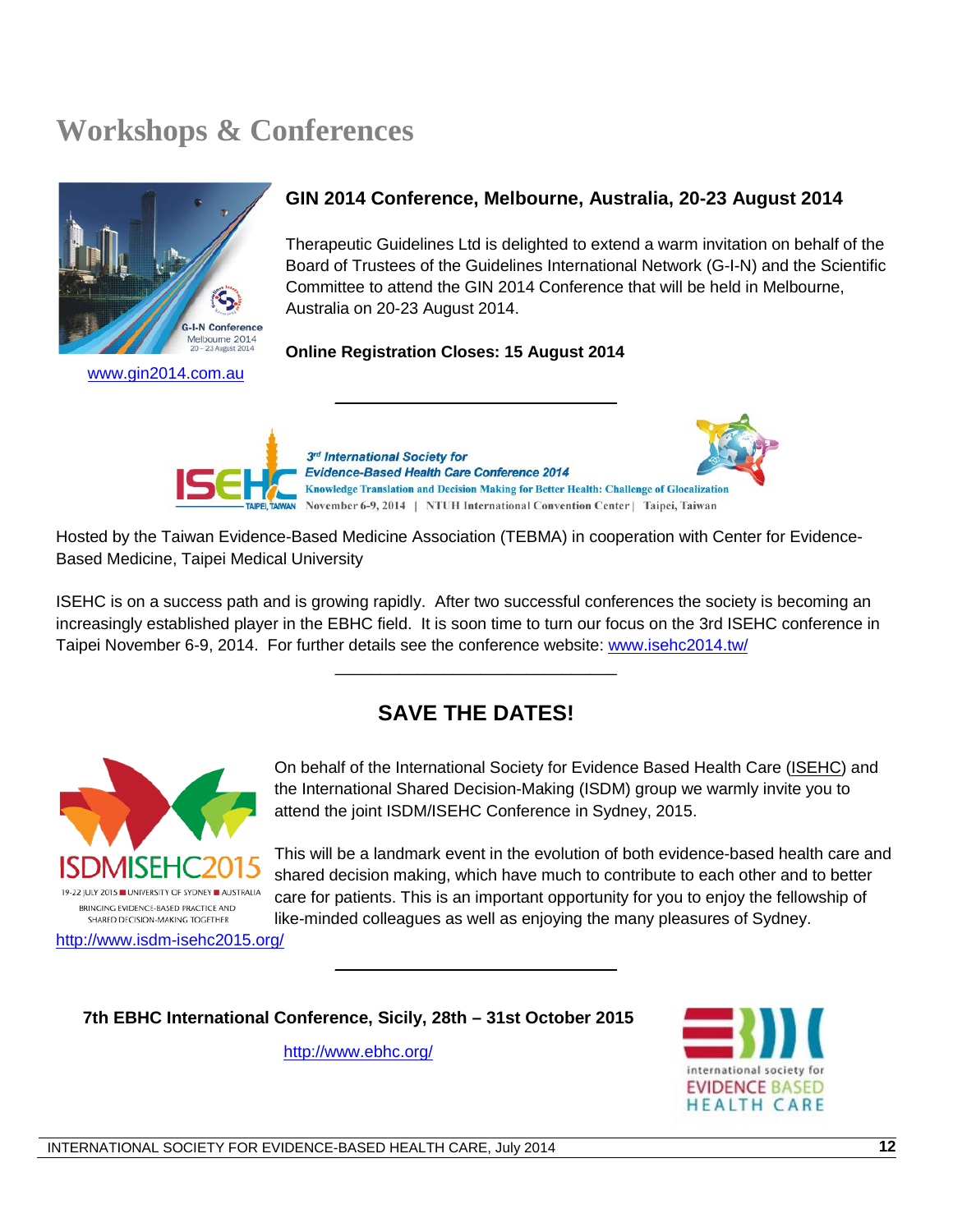#### **EDITORS**

#### *Jason Busse*

Assistant Professor, Clinical Epidemiology & Biostatistics McMaster University, Faculty of Health Sciences Clinical Epidemiology & Biostatistics 1280 Main Street West, HSC-2C12 Hamilton, ON L8S 4K1 **[j.busse@rogers.com](mailto:j.busse@rogers.com)**

#### *Paul Glasziou*

Professor of Evidence-Based Medicine Director of the Centre for Research in Evidence-Based Practice Bond University Qld, Australia 4229 **[pglaszio@bond.edu.au](mailto:pglaszio@bond.edu.au)**

#### *Gordon Guyatt*

Professor, Clinical Epidemiology & Biostatistics McMaster University, Faculty of Health Sciences Clinical Epidemiology & Biostatistics 1280 Main Street West, HSC-2C12 Hamilton, ON L8S 4K1 **[guyatt@mcmaster.ca](mailto:guyatt@mcmaster.ca)**

#### **SECTION CONTRIBUTORS**

**Editorials:**

Hilda Bastian – [hilda.bastian@nih.gov](mailto:hilda.bastian@nih.gov) Paul Glasziou – [pglaszio@bond.edu.au](mailto:pglaszio@bond.edu.au) Jeremy Howick - [jeremy.howick@phc.ox.ac.uk](mailto:jeremy.howick@phc.ox.ac.uk) Regina Kunz – [Regina.Kunz@usb.ch](mailto:Regina.Kunz@usb.ch) **Teaching Tips:** Tammy Hoffmann – [pglaszio@bond.edu.au](mailto:pglaszio@bond.edu.au) Dragan Ilic – [dragan.ilic@monash.edu](mailto:dragan.ilic@monash.edu) **Research & Reviews:** Dragan Ilic – [dragan.ilic@monash.edu](mailto:dragan.ilic@monash.edu) **Resources & Reviews:** Cliff Chen - [clifchentw@gmail.com](mailto:clifchentw@gmail.com) (Taiwan) Gabriele Meyer – [Gabriele.meyer@medizin.uni-halle.de](mailto:Gabriele.meyer@medizin.uni-halle.de) (German) Andrea Siebenhofer-Kroitzsch – [andrea.siebenhofer@medunigraz.at](mailto:andrea.siebenhofer@medunigraz.at) (Austria) Tifauzia Tyassuma – [tifauzia@yahoo.com](mailto:tifauzia@yahoo.com) (Indonesia)

### **EDITORIAL ASSISTANT**

*Melanie Vermeulen* Research Administration Assistant Centre for Research in Evidence-Based Practice Bond University Qld, Australia 4229 **[mvermeul@bond.edu.au](mailto:mvermeul@bond.edu.au)**